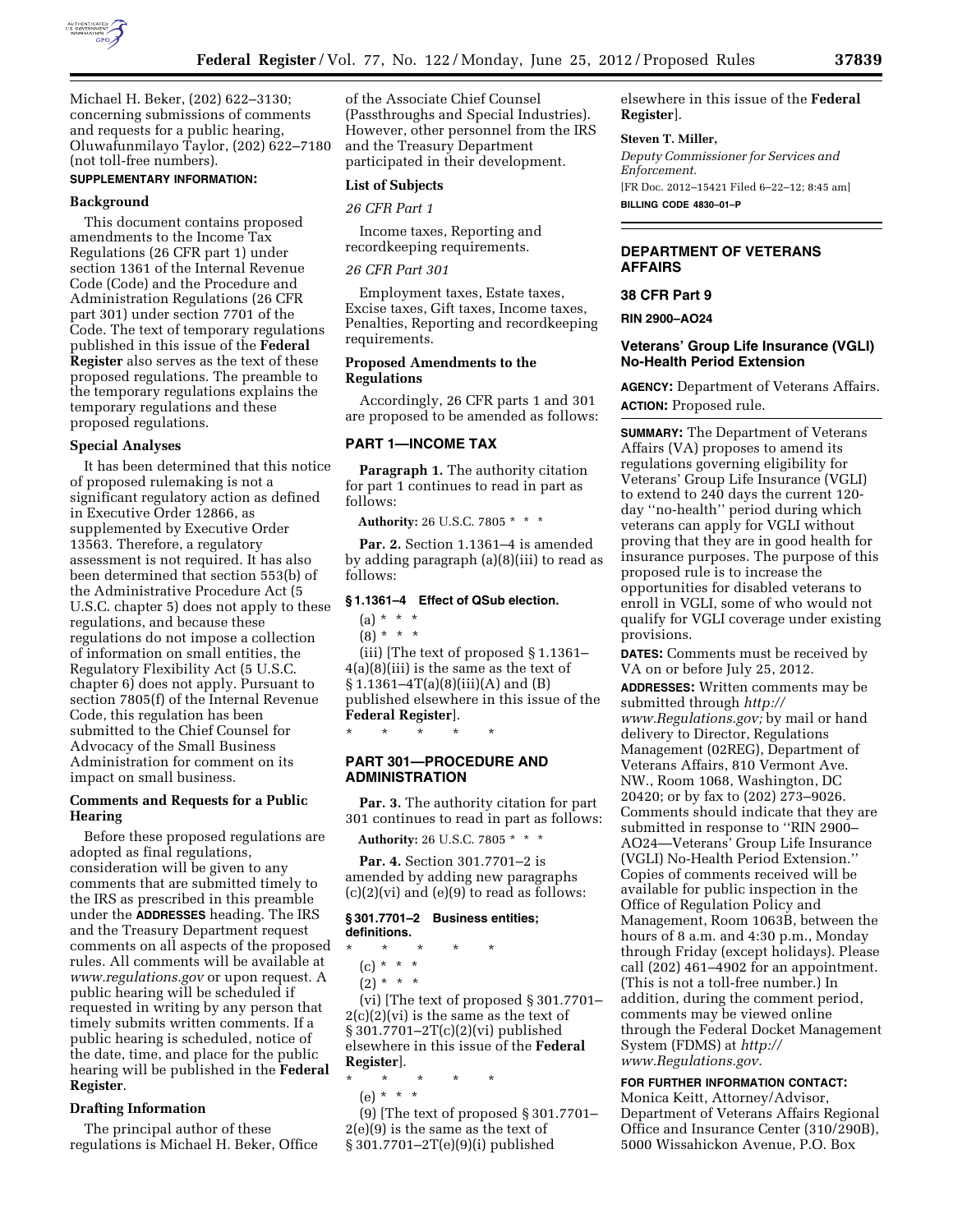8079, Philadelphia, PA 19101, (215) 842–2000, ext. 2905. (This is not a tollfree number.)

**SUPPLEMENTARY INFORMATION:** The Secretary of Veterans Affairs has authority to prescribe regulations that are necessary or appropriate to carry out the laws administered by VA and that are consistent with those laws. 38 U.S.C. 501(a). Section 1977 of title 38, United States Code, authorizes the Veterans' Group Life Insurance (VGLI) program, which provides servicemembers separating from service with the option of converting existing Servicemembers' Group Life Insurance (SGLI) coverage into renewable, 5-year term group life insurance coverage. 38 U.S.C. 1968(b)(1)(A); *see* 38 U.S.C. 1977(b). Furthermore, section 1977(b)(5) authorizes VA to impose reasonable and practicable terms and conditions on the provision of VGLI. VA has exercised that authority by providing, in 38 CFR 9.2(b), effective dates of VGLI coverage, provided that the administrative office has received an application and the initial premium within certain specified periods, usually within 120 days following termination of duty.

Section 9.2(c) provides an exception to the imposition of those limitation periods. If either an application or the initial premium has not been received by the administrative office within the applicable period specified in § 9.2(b), VGLI coverage may still be granted if the administrative office receives an application, the initial premium, and ''evidence of insurability'' within 1 year and 120 days following termination of duty. Thus, evidence of insurability is not required if a veteran submits to the administrative office an application and the initial premium within the period required by § 9.2(b), but evidence of insurability is required if a veteran utilizes the 1-year grace period provided by § 9.2(c). This proposed rule would extend the period during which no evidence of insurability is needed from 120 days to 240 days.

VA proposes to amend § 9.2(c) to extend the ''no-health'' period during which veterans can apply for VGLI without the need to provide ''evidence of insurability'' demonstrating good health that is normally necessary to obtain life insurance. Under § 9.2(c), a veteran has an eligibility period of ''1 year and 120 days following termination of duty'' to apply for VGLI. Currently, during the initial 120 days following termination of duty, veterans can qualify for VGLI without the need to prove that they are ''insurable.'' This proposed rule would extend the VGLI ''no-health'' period from 120 days to 240 days; it would make no change to the 1 year and 120-day VGLI eligibility period following termination of duty except to extend the period during which no evidence of insurability is needed.

VA is proposing to extend the 120-day ''no-health'' period to 240 days to increase the opportunity for disabled veterans to apply for VGLI. VA has found that during the initial 120-day adjustment period following termination of duty, many veterans have not had time to assess their life insurance needs. An expanded ''nohealth'' period would also provide VA Insurance outreach services with an increased opportunity to discuss insurance coverage with these veterans while they are still in the "no-health" period. By amending § 9.2(c), VA would ensure that veterans with serviceconnected disabilities have ample opportunity to provide life insurance protection for their families and loved ones.

In addition to changes made to the length of the ''no-health'' period, this amendment of § 9.2(c) would also include removal of the words ''Servicemembers' Group Life Insurance or,'' which refers to Retired Reservist SGLI, which was discontinued by Public Law 104–275 as an independent program on October 9, 1996, because the program was merged into the VGLI program and extended VGLI to members of the Ready Reserves. As a result, reference to SGLI in § 9.2(c) is no longer applicable.

Finally, VA is proposing to amend § 9.2 by revising the authority citation that follows § 9.2(b)(4) to read "(Authority: 38 U.S.C. 1977)" instead of ''(Authority: 38 U.S.C. 1977(e)).'' This amendment will reflect the proper legal authority under which VGLI provisions apply, as it relates to this regulation, instead of just paragraph (e), which is not broad enough to provide the proper authority for VGLI provisions provided under § 9.2.

VA estimates that there would be no additional costs to the Government as a result of this proposed rule. We anticipate that the final rule will be effective in early fall 2012, and apply to veterans released from service on or after the effective date.

#### **Comment Period**

Although under the rulemaking guidelines in Executive Order 12866, VA ordinarily provides a 60-day comment period, the Secretary has determined that there is good cause to limit the public comment period on this proposed rule to 30 days. VA does not expect to receive a large number of comments on this proposed rule,

particularly comments that are negative or that oppose this rule, because this rule would increase the opportunity for veterans to obtain valuable insurance coverage that is needed to help ensure financial security for their families, while placing no additional burdens on veterans or their families. Lastly, VA believes that implementation of this regulation is particularly urgent because by extending the VGLI ''no-health'' eligibility period, it will enable some of the most disabled veterans to obtain insurance coverage when eligibility for commercial insurance is not possible due to their disabilities. The 30-day review and comment period will not result in any additional cost or cause any negative impacts on the program, but will make the extended ''no-health'' period available to disabled veterans sooner. Accordingly, the Secretary has determined that it is unnecessary, impracticable, and contrary to the public interest to provide for a longer comment period, and VA has provided that comments must be received within 30 days of publication in the **Federal Register.** 

#### **Unfunded Mandates**

The Unfunded Mandates Reform Act of 1995 requires, at 2 U.S.C. 1532, that agencies prepare an assessment of anticipated costs and benefits before issuing any rule that may result in an expenditure by State, local, and tribal governments, in the aggregate, or by the private sector, of \$100 million or more (adjusted annually for inflation) in any year. This proposed rule would have no such effect on State, local, and tribal governments or on the private sector.

#### **Paperwork Reduction Act**

This proposed rule contains no provisions constituting a collection of information under the Paperwork Reduction Act (44 U.S.C. 3501–3521).

#### **Executive Orders 12866 and 13563**

Executive Orders 12866 and 13563 direct agencies to assess the costs and benefits of available regulatory alternatives and, when regulation is necessary, to select regulatory approaches that maximize net benefits (including potential economic, environmental, public health and safety effects, and other advantages; distributive impacts; and equity). Executive Order 13563 (Improving Regulation and Regulatory Review) emphasizes the importance of quantifying both costs and benefits, reducing costs, harmonizing rules, and promoting flexibility. Executive Order 12866 (Regulatory Planning and Review) defines a ''significant